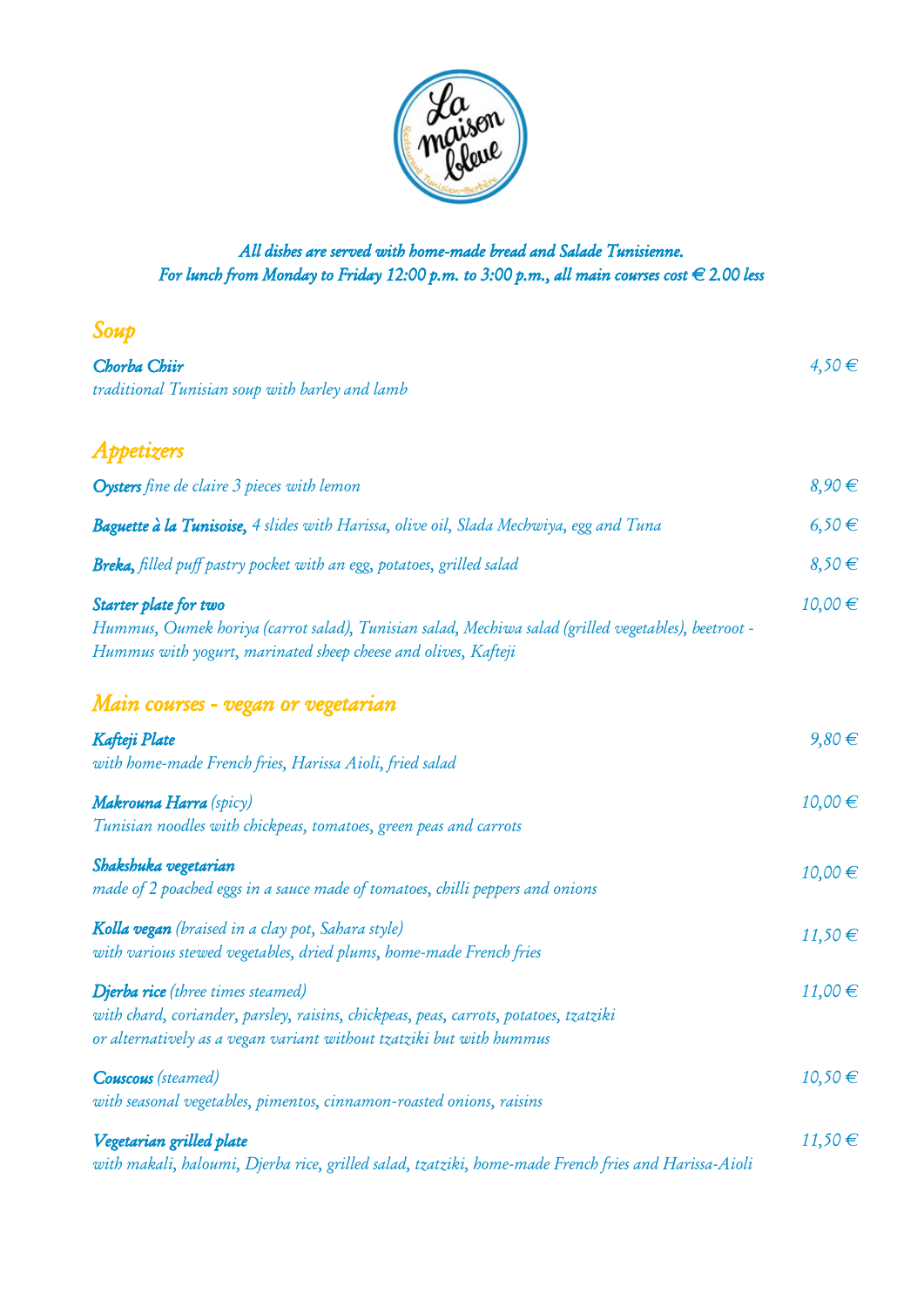

| Meat dishes                                                                                                                              |             |
|------------------------------------------------------------------------------------------------------------------------------------------|-------------|
| Kafteji Merguez (grilled)<br>with grilled salad, home-made French fries, Harrissa-Aioli                                                  | 12,00€      |
| Tajine Oasis<br>with chicken and pickled lemons, with home-made bread or Djerba rice                                                     | 14,00 €     |
| Makrouna Harra (spicy)<br>Tunisian noodles with chickpeas, tomatoes, lamb chops, bay leaves and peppers                                  | 14,90 €     |
| Shakshuka with Merguez<br>made of 2 poached eggs in a sauce made of tomatoes, chilli peppers and onions                                  | 12,00€      |
| <b>Couscous</b> (steamed) with chicken<br>with seasonal vegetables, pimentos, cinnamon-roasted onions                                    | 13,00€      |
| Chicken fillet (grilled)<br>with Djerba rice, tsatsiki, home-made French fries, Harissa-Aioli and salad                                  | 13,00€      |
| <b>Beef fillet strips</b> (grilled)<br>with Djerba rice, home-made French fries, Harissa-Aioli                                           | 16,90€      |
| <b>Couscous</b> (steamed) with beef<br>with seasonal vegetables, pimentos, cinnamon-roasted onions                                       | 14,50€      |
| <b>Couscous</b> (steamed) with Merguez<br>with seasonal vegetables, pimentos, cinnamon-roasted onions                                    | $15,00 \in$ |
| Kolla with beef (stewed in a clay pot for 12 hours, Sahara style)<br>with various stewed vegetables, dried plums, home-made French fries | 16,90€      |
| <b>Couscous</b> (steamed) Royal<br>with merguez, beef, chicken, seasonal vegetables, pimentos, cinnamon-roasted onions                   | 17,90€      |
| <b>Couscous</b> (steamed) with lamb chops<br>with seasonal vegetables, pimentos, cinnamon-roasted onions, chickpeas                      | 17,50€      |
| Lamb chops<br>with Djerba rice, tzatziki, Tunisian salad, home-made French fries, Harissa-Aioli                                          | 17,50€      |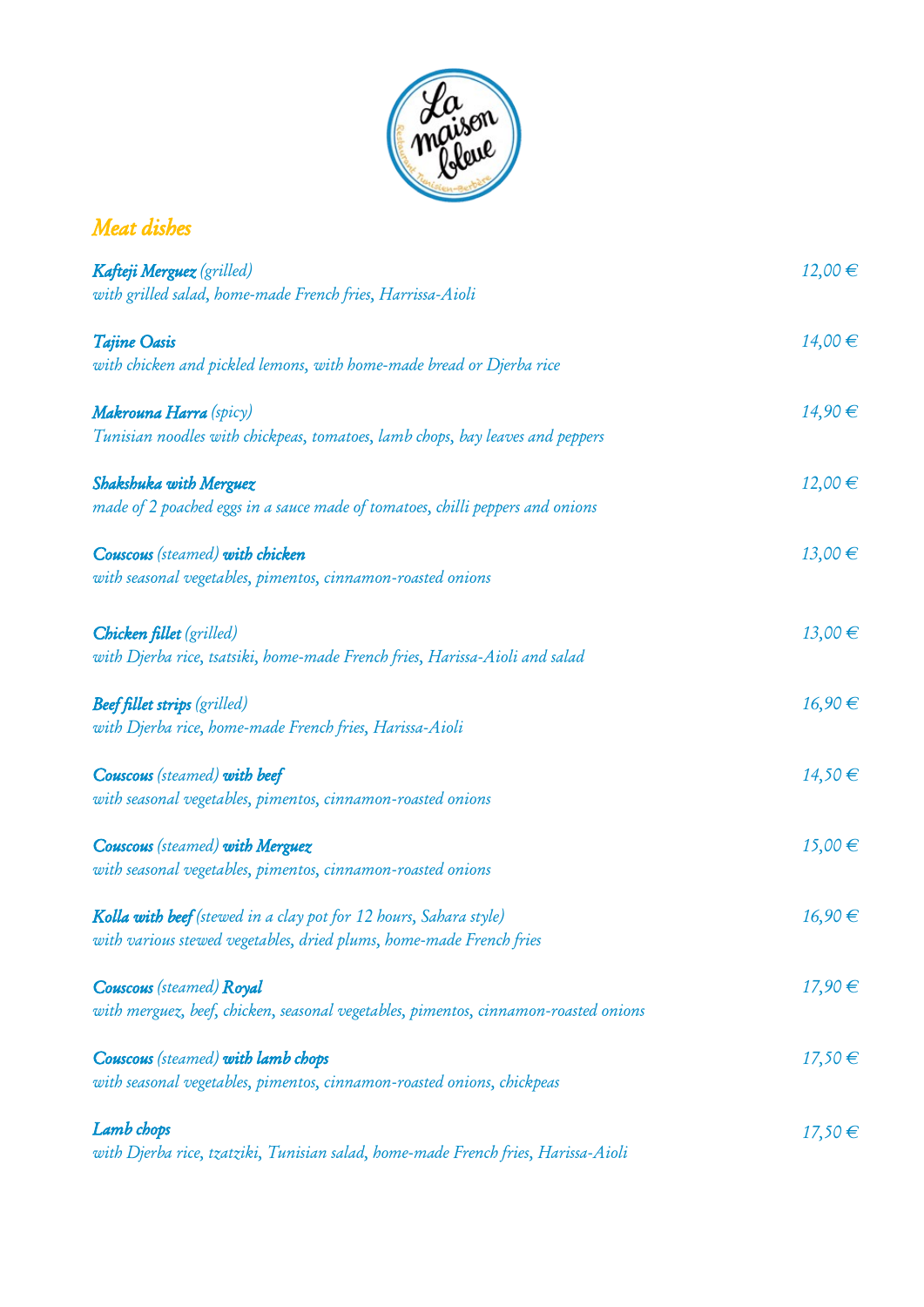

| <b>Fish dishes</b>                                                                                                                                                                                 |             |
|----------------------------------------------------------------------------------------------------------------------------------------------------------------------------------------------------|-------------|
| <b>Linguine with seafood</b> (spicy)                                                                                                                                                               | 14,00 €     |
| Shakshuka with seafood<br>made of 2 poached eggs in a sauce made of tomatoes, chilli peppers and onions                                                                                            | 13,90 €     |
| Kolla de poisson<br>Sea bream fillet, seafood, light tomato sauce, olives, peas and home-made French fries                                                                                         | 16,90 €     |
| Couscous (steamed) with sea bream fillet<br>with seasonal vegetables, pimentos, cinnamon-roasted onions                                                                                            | $15,80 \in$ |
| Sea bream fillet (grilled)<br>with Djerba rice, Tzatziki, Tunisian salad, home-made French fries, Harissa-Aioli                                                                                    | 16,00 €     |
| Couscous (steamed) a la Maison Bleue<br>with sea bream fillet and seafood, seasonal vegetables, pimentos, cinnamon-roasted onions                                                                  | 17,50€      |
| Mixed platters for two                                                                                                                                                                             |             |
| Vegetarian platter<br>with Breka, salad, various grilled vegetables, Halloumi, Hummus, grilled salad, Oumek horiya<br>(carrot salad), couscous, tzatziki, home-made French fries and Harissa-Aioli | 24,00 €     |
| Grilled meat platter<br>with grilled salad, Djerba rice, salad and home-made French fries, Harissa-Aioli, tzatziki and<br><b>Hummus</b>                                                            | 38,00€      |
| Fish platter<br>with sea bream fillet, moules, calamaretti and prawns, grilled salad, tzatziki, home-made French<br>fries, Harissa-Aioli                                                           | 39,00 €     |
| Dessert                                                                                                                                                                                            |             |

| four different types of Tunisian pastries (home-made and not so sweet) | $4,50 \in$ |
|------------------------------------------------------------------------|------------|
| <b>Creme de Noisette</b> with various nuts                             | $5,50 \in$ |
| <b>Mousse au Chocolat</b> on Moccasauce and berrys                     | $6,50 \in$ |

## Extras

extra portion of bread  $1,00 \in$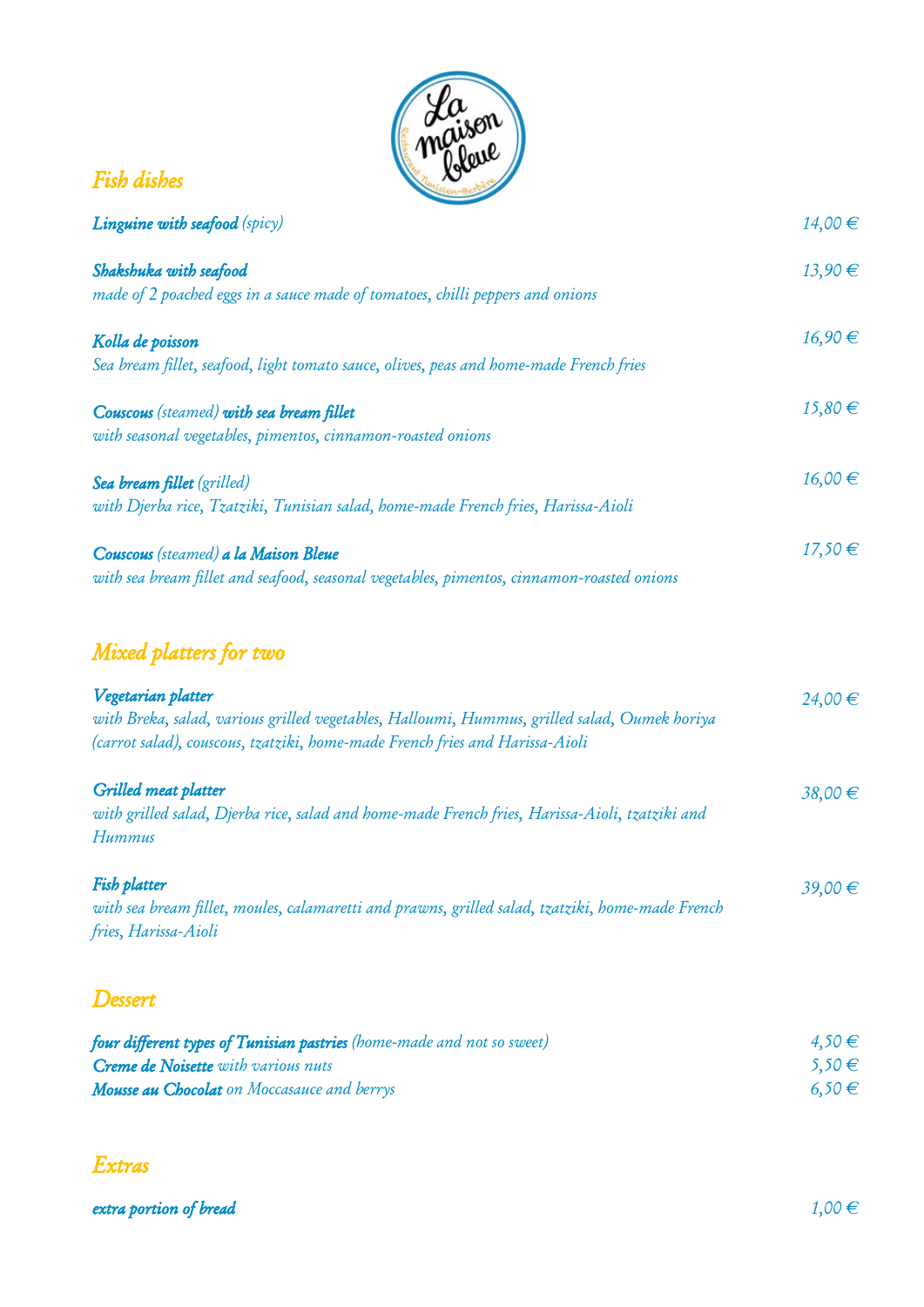

## Soft drinks

| Spreequell natural or classic                                             | 0, 2 l | $2,40 \in$ |
|---------------------------------------------------------------------------|--------|------------|
|                                                                           | 0,751  | $4,90 \in$ |
| Coca Cola, Coca Cola Zero,                                                | 0, 21  | $2,50 \in$ |
| <b>Ginger Ale</b>                                                         | 0, 31  | $3,00 \in$ |
| BioZisch blood orange or raspberry-cassis                                 | 0,331  | $3,50 \in$ |
| Kraft malt                                                                | 0,331  | $3,00 \in$ |
| Club Mate                                                                 | 0,331  | $2,90 \in$ |
| <i><b>Juices</b></i>                                                      |        |            |
| fresh orange or carrot juice or mixed                                     | 0, 31  | $4,00 \in$ |
| home-made Tunisian lemon juice with fresh mint                            | 0, 41  | $4,00 \in$ |
| home-made elderberry lemon juice spritzer                                 | 0, 41  | $3,80 \in$ |
| Apple, rhubarb, currant (or as a spritzer)                                | 0,41   | $3,80 \in$ |
| home-made Leban                                                           | 0, 3 l | $3,00 \in$ |
| home-made berry lemonade                                                  | 0, 31  | $4,80 \in$ |
| home-made ice-tea                                                         | 0, 31  | $4,80 \in$ |
| <b>Beer</b>                                                               |        |            |
| <b>Budweiser Czech Lager</b>                                              | 0,331  | $3,50 \in$ |
| <b>Bitburger Pils (alcohol-free)</b>                                      | 0,331  | $3,20 \in$ |
| Hefeweizen beer (alcohol-free)                                            | 0, 51  | $4,50 \in$ |
| <b>Aperitifs</b>                                                          |        |            |
| Cremant Brut, Domain de Moulin - Elsass., dry                             | 0,11   | $5,00 \in$ |
| <b>Aperol Spritz</b>                                                      |        | $6,00 \in$ |
| Pomegranate Spritz (also available as a non-alcobolic version on request) |        | $6,00 \in$ |
| Hugo (also available as a non-alcoholic version on request)               |        | $6,00 \in$ |
| Gin Tonic - Bombay Gin                                                    |        | 7,00€      |
| Hot drinks                                                                |        |            |
|                                                                           |        | 2.02.0     |

| Cappuccino                                                                          | $3,00 \in$ |
|-------------------------------------------------------------------------------------|------------|
| Americano                                                                           | $2,30 \in$ |
| <b>Espresso</b>                                                                     | $2,10 \in$ |
| Double Espresso                                                                     | $2,90 \in$ |
| <b>Flat White</b>                                                                   | $3,50 \in$ |
| Mocha with rose water                                                               | $3,00 \in$ |
| Pot of mocha for two                                                                | $5,50 \in$ |
| Hot chocolate                                                                       | $3,50 \in$ |
| Fresh mint-ginger tea                                                               | $3,50 \in$ |
| <b>Pot of green tea with fresh mint</b> (optionally with pine nuts plus $\in$ 3.00) | $4,00 \in$ |
| Pot of black tea with fresh mint (optionally with pine nuts plus $\in$ 2.00)        | $4,00 \in$ |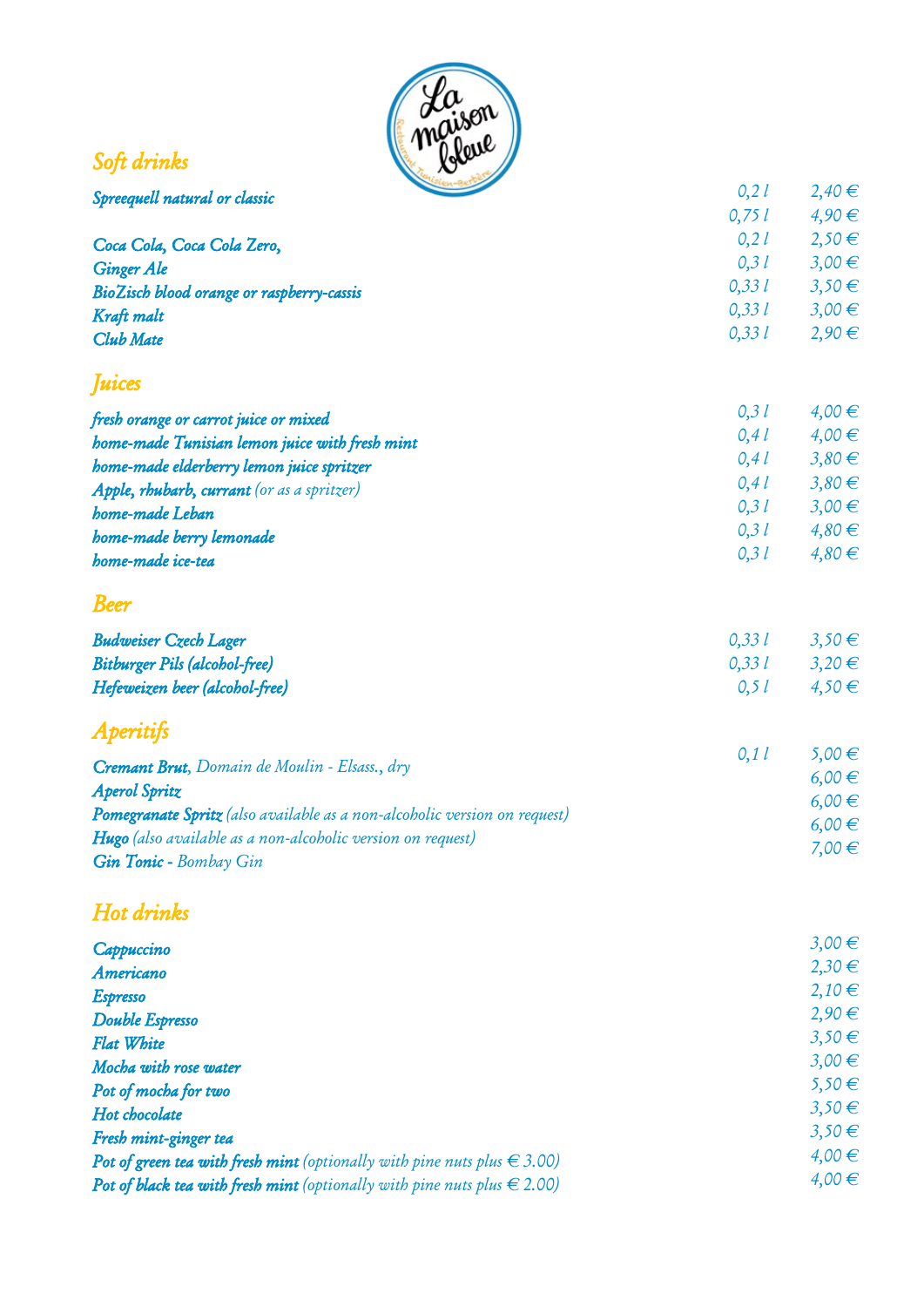

## Wine by the glass red Montepulciano - Umbria Italy, dry, balanced, soft, powerful Pinot Noir D'Oc Les Jamelles IGP, South France, dry Syrah Pays D`Oc Les Jamelles IGP, South France, dry Tempranillo (alcohol-free), notes of cherry, strawberry & mulberry, Valbuena de region Duero - Spain Wine by the glass white Grauburgunder QbA - Rheinhessen, dry, fruity Riesling - Rheinhessen, dry, fresh Le Petit Chavin (alcohol-free), notes of apple  $\phi$  citrus, semi-dry, Bézier region - France Wine by the glass rosé Heitlinger Spätburgunder, Baden, dry, lush, fresh Lussory Rosé (alcohol-free), notes of various berries, dry, La Mancha region -Spain Sparkling Wine Cremant Brut, Domain de Moulin - Elsass. Bottled Wine red Rioja Mesa Mayor Tempranillo DOC, Spain, Bodegas Covila 2015 - dry, very harmonious and intense, cherry and ripe berry aromas Nero D`Avola Terre Normanne IGT, Sicily / Italy, Vedovato 2016 – almost black in the glass, scent of tobacco, cassis, berry liqueur, dark chocolate. Strong, berry, juicy on the palate, full-bodied Mala Vida, Spain - Valencia Bodegas Antonio Arraez 2014 -dry, aromas of red fruits, from the grape varieties Cabernet Sauvignon, Syrah, Tempranillo and Monastrell. 8 months in oak barrels **Pinot Noir** D'Oc Les Jamelles IGP, South France 2020 – dry, scents of wild berries mixed with floral tones and delicate hints of wood and vanilla. The palate is very complex and fruity, rich and long. It conveys aromas of crushed black berries, its tannins are coated and well integrated. Syrah Pays D'Oc Les Jamelles IGP, South France 2020 - dry, aromas of wild berries (raspberry, red and black currant), spice and cinnamon notes and a hint of mint. On the palate it is very rich and fat, with a long and silky finish of rare complexity. Tempranillo (alcohol-free), notes of cherry, strawberry & mulberry, Valbuena de region 0,2 l 0,2 l 0,2 l 0,2 l 0,2 l 0,2 l 0,2 l 0,2 l 0,2 l 0,75 l 0,75 l 0,75 l 0,75 l 0,75 l 0,75 l 0,75 l 6,00 € 6,80 € 6,50 € 6,00 € 6,00 €  $6,00 \in$ 6,00 € 6,00 €  $6,00 \in$ 32,00 € 20,00 € 21,50 € 24,00 € 23,00 € 22,00 € 19,00 €

Duero - Spain